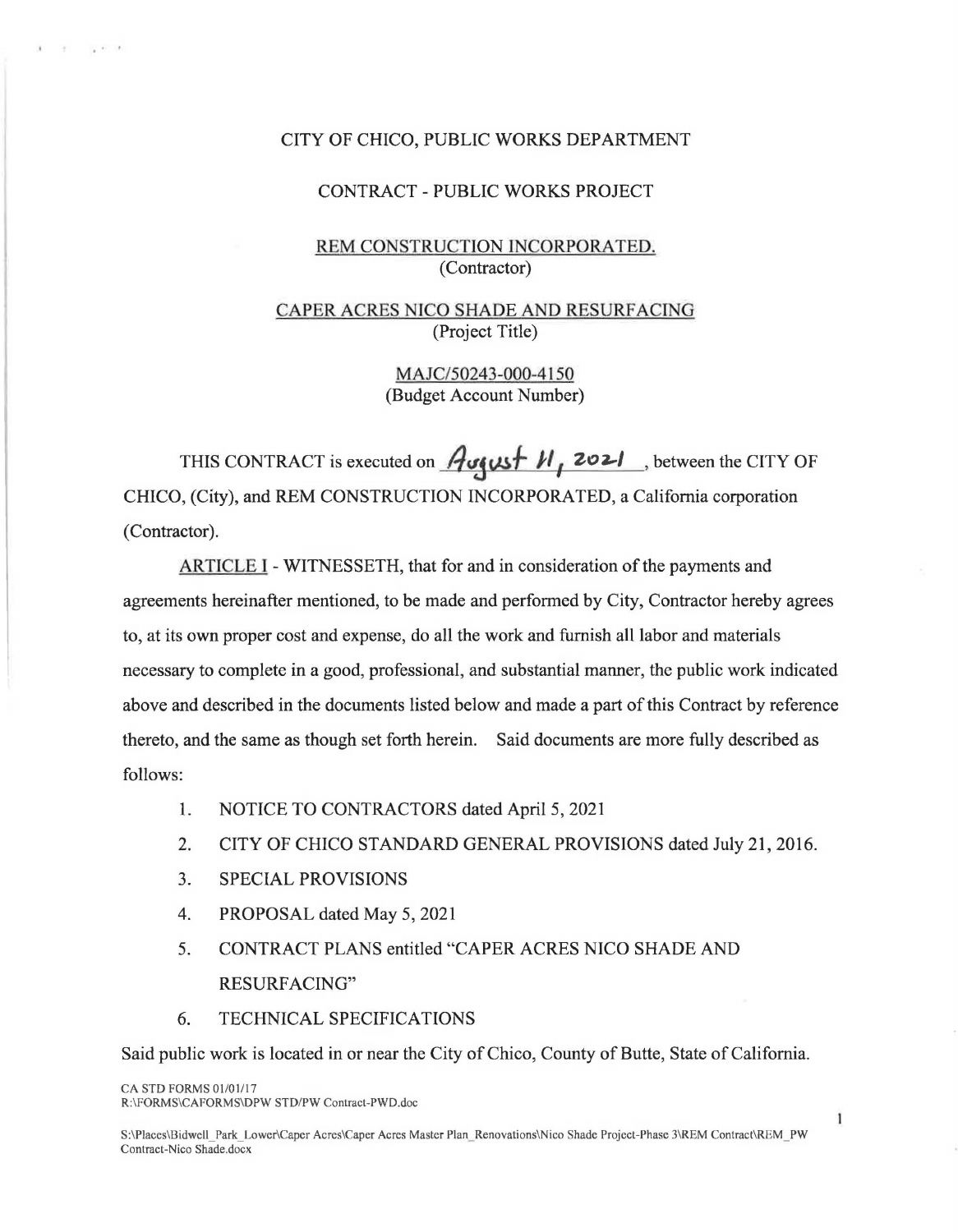A requirement shown in any of said documents is as binding as though occurring in all. They are intended to be coordinated and to describe and provide for a complete work. Should it appear that the work to be done or any of the matters relative thereto are not sufficiently explained in said documents or should any of said documents appear to be conflicting, the Contractor shall apply to the City for such further explanation as may be necessary, and shall conform to them as part of the Contract. The decisions of the City as to the true meaning of any of said documents shall be final.

The work shall be performed in accordance with the directions and specifications set forth in the above named documents and also in accordance with the following specifications entitled:

#### STATE OF CALIFORNIA, DEPARTMENT OF TRANSPORTATION, 1. STANDARD SPECIFICATIONS, 2015

#### STANDARD SPECIFICATIONS OF THE CITY OF CHICO  $2^{\circ}$

Said specifications are hereby specifically referred to and by such reference made a part hereof.

ARTICLE II - Contractor agrees to receive and accept the prices set forth in Exhibit "A" attached hereto and by reference incorporated herein as full compensation for furnishing all labor and materials and doing all the work contemplated and embraced in this Contract; also for all loss or damage arising out of the nature of the work aforesaid, or from the action of the elements, or from any unforeseen difficulties or obstruction which may arise or be encountered in the prosecution of the work connected with the work; also for all expenses incurred by or in consequence of the suspension or discontinuance of work, and for well and faithfully completing the work, and the whole thereof, in the manner and according to the plans and specifications and the requirements of the Public Works Director under them.

CA STD FORMS 01/01/17 R:\FORMS\CAFORMS\DPW STD/PW Contract-PWD.doc

 $\overline{\epsilon} = \sqrt{2}$   $\overline{\epsilon}$   $\approx$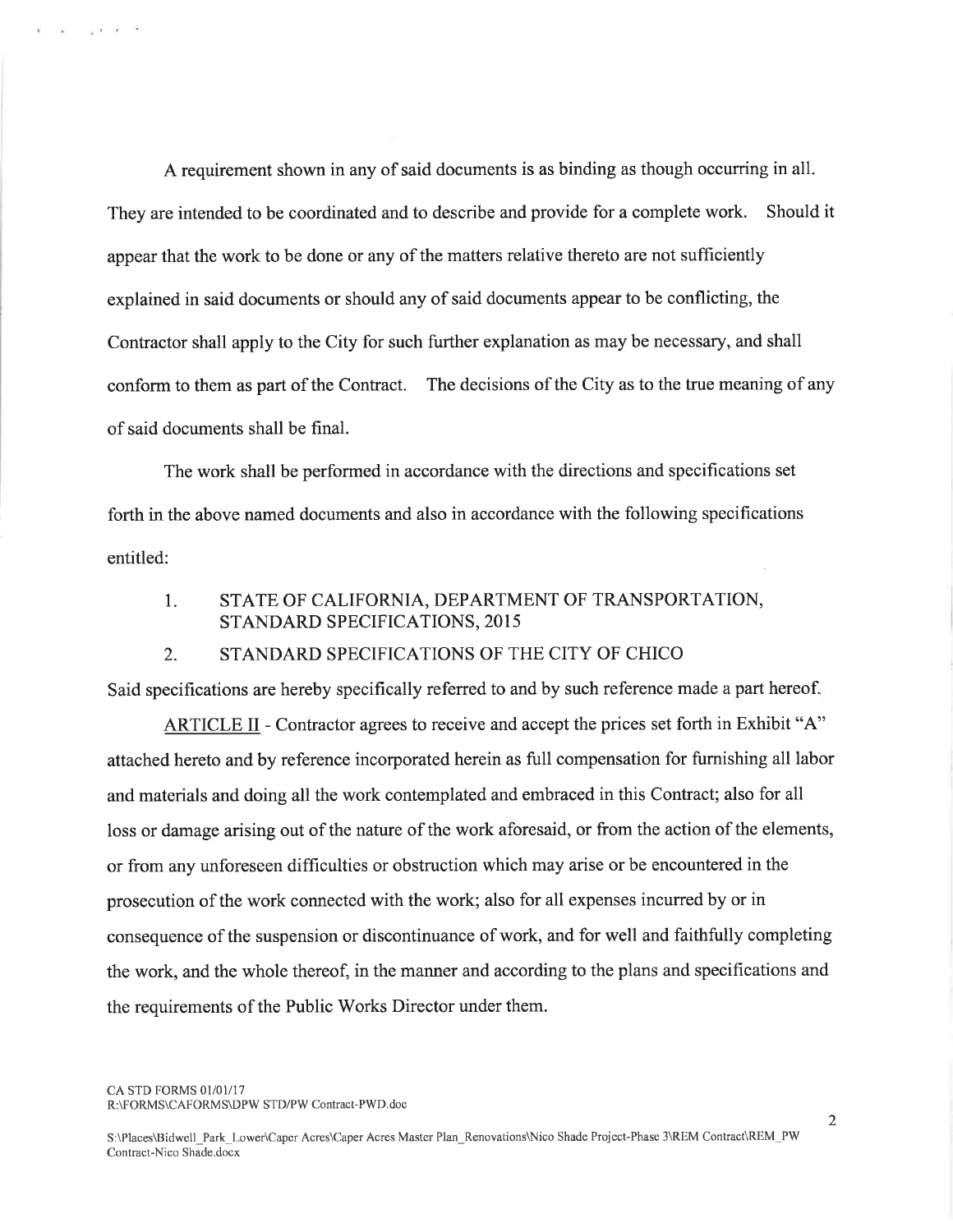ARTICLE III - City hereby promises and agrees with Contractor to employ, and does hereby employ, Contractor to provide the labor and materials and to do the public work according to the terms and conditions herein contained and referred to, for the prices aforesaid, and hereby contracts to pay the same at the time, in the manner, and upon the conditions in said GENERAL PROVISIONS, SPECIAL PROVISIONS, PROPOSAL, and SPECIFICATIONS as above set forth; and the said parties, for themselves, their heirs, executors, administrators, successors, and assigns, do hereby agree to the full performance of the covenants herein contained.

ARTICLE IV - It is further expressly agreed by and between the parties hereto that should there be any conflict between the terms of this instrument and the bid or proposal of said Contract, then this instrument shall control, and nothing herein shall be considered as acceptance of the said terms of said proposal conflicting herewith.

IN WITNESS WHEREOF, the parties hereto have executed these presents in the day and year first above written.

REM CONSTRUCTION, INC. **CONTRACTOR** 

629 Entler Avenue, Suite 38 **ADDRESS** 

Chico, CA 95928 **CITY/STATE/ZIP** 

 $\mathbf{y} \in \mathcal{X}$ 

Signature

David Schell, Corporate Secretary **NAME/TITLE** 

General Contractor A & B #268689<br>CONTRACTOR'S LICENSE NO.

CITY OF CHICO, A Municipal Corporation

Orme, Purchasing Officer\*

\*Bid awarded by Purchasing Officer per Section 3.20.060 of the Chico Municipal Code.

CA STD FORMS 01/01/17 R:\FORMS\CAFORMS\DPW STD/PW Contract-PWD.doc

3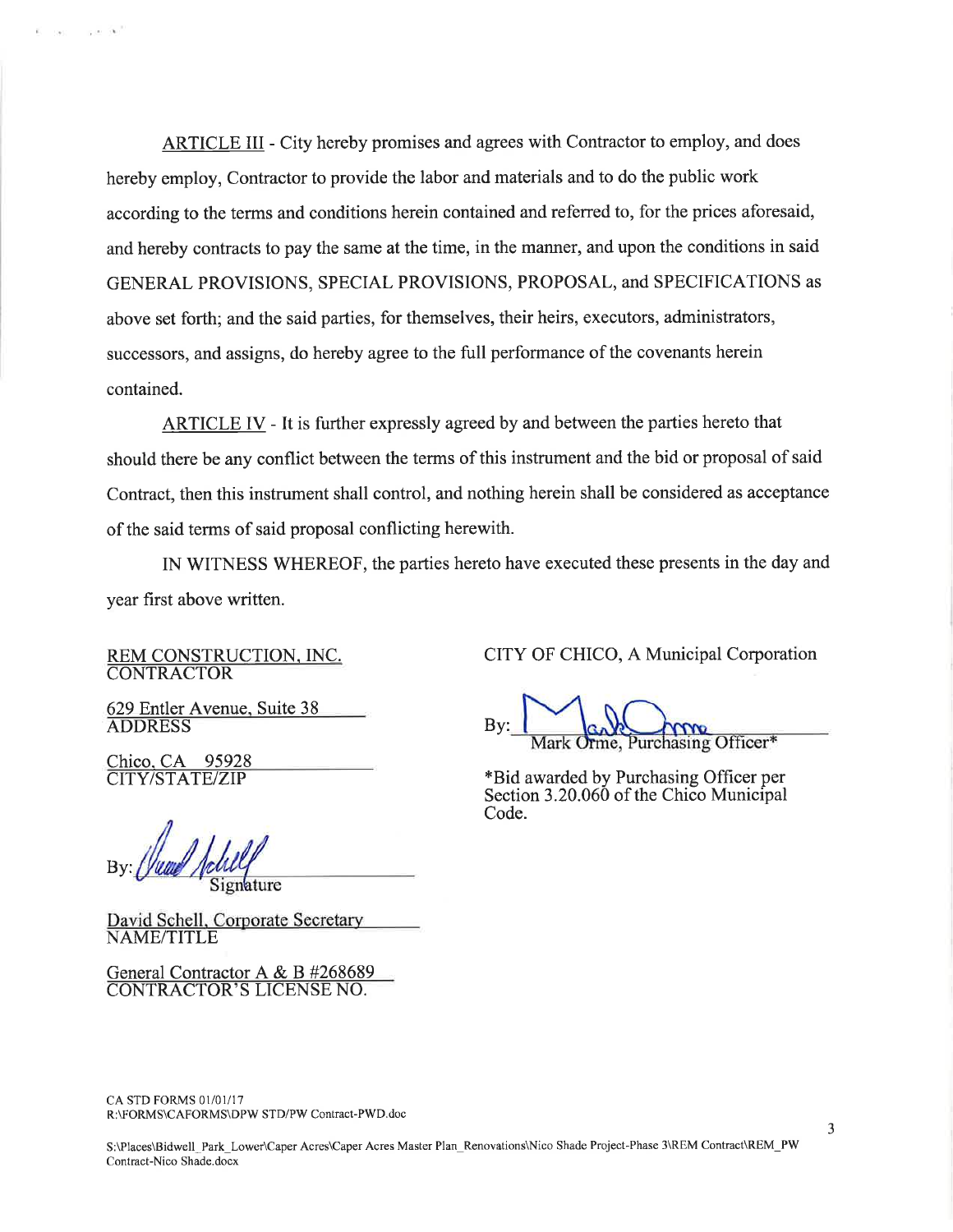# EXHIBIT "A"

# CONTRACTOR'S COMPENSATION SCHEDULE

## **FOR**

# CAPER ACRES PHASE TWO RENOVATIONS - CROOKED HOUSE (Project Title)

# MAJC/50243-000-4150 (Budget Account Number)

### **BASE BID:**

 $a_1 = -105$ 

|    | Description<br>Item No.                                                                                                                                 | Unit      | Quantity   |              | Unit Price  |    | Cost        |  |  |
|----|---------------------------------------------------------------------------------------------------------------------------------------------------------|-----------|------------|--------------|-------------|----|-------------|--|--|
|    | 1. Mobilization/Overhead*                                                                                                                               | LS        | 1          | \$           | 2,378.72    | \$ | 2,378.72    |  |  |
| 2. | Demolition                                                                                                                                              | LS        | 1          | $\mathbb{S}$ | 9,317.32    | \$ | 9,317.32    |  |  |
| 3. | Site Prep (Excavate/Recompact Base)                                                                                                                     | LS        | 1          |              | \$68,570.27 |    | \$68,570.27 |  |  |
|    | 4. Replacement Slide Footing                                                                                                                            | <b>SF</b> | 6          | \$           | 690.00      | \$ | 4,140.00    |  |  |
| 5. | Drainage Sumps/French Drain                                                                                                                             | EA        | 5          | \$           | 3,712.00    |    | \$18,560.00 |  |  |
|    | 6. Install Shade Footings, Posts, and Sails                                                                                                             | LS        | 1          |              | \$29,877.00 |    | \$29,877.00 |  |  |
|    | 7. Play Surfacing (2.5" depth)                                                                                                                          | SF        | 900        | \$           | 25.63       |    | \$23,064.94 |  |  |
|    | 8. Play Surfacing (2" depth)                                                                                                                            | SF        | 3,760      | \$           | 18.64       |    | \$70,097.10 |  |  |
|    | 9. Fine Grading                                                                                                                                         | <b>SF</b> | 11,200     | \$           | 1.65        |    | \$18,468.51 |  |  |
|    | 10. Irrigation (if needed)                                                                                                                              | LF        | <b>TBD</b> | \$           | <b>TBD</b>  | \$ | 552.00      |  |  |
|    | \$<br>\$<br>690.00<br>690.00<br>LS<br>11. Turf/Hydroseed (if needed)<br>* \$,2240.72 added for overhead allocation in deleted potable line item in bid. |           |            |              |             |    |             |  |  |

**ADD ALTERNATES:** 

# **BASE BID TOTAL: \$245,715.86**

| Item<br>No. | Description                                 | Unit | <b>Quantity</b> | <b>Unit Price</b> |    | Cost     |  |  |
|-------------|---------------------------------------------|------|-----------------|-------------------|----|----------|--|--|
|             | Raised Sea Serpent Wings                    | EA   |                 | \$4,049.00        | \$ | 4,049.00 |  |  |
|             | <b>Balance Beam</b>                         | EA   |                 | \$3,862.00        | \$ | 3,862.00 |  |  |
| 3.          | <b>Turtle Steppers</b>                      | EA   | 5.              | \$1,406.00        | S  | 7,304.00 |  |  |
|             | <b>ADD ALTERNATES TOTAL:</b><br>\$15,215.00 |      |                 |                   |    |          |  |  |
|             | TOTAL PROJECT BID: \$260,930.86             |      |                 |                   |    |          |  |  |

CA STD FORMS 01/01/17

R:\FORMS\CAFORMS\DPW STD/PW Contract-PWD.doc

ò.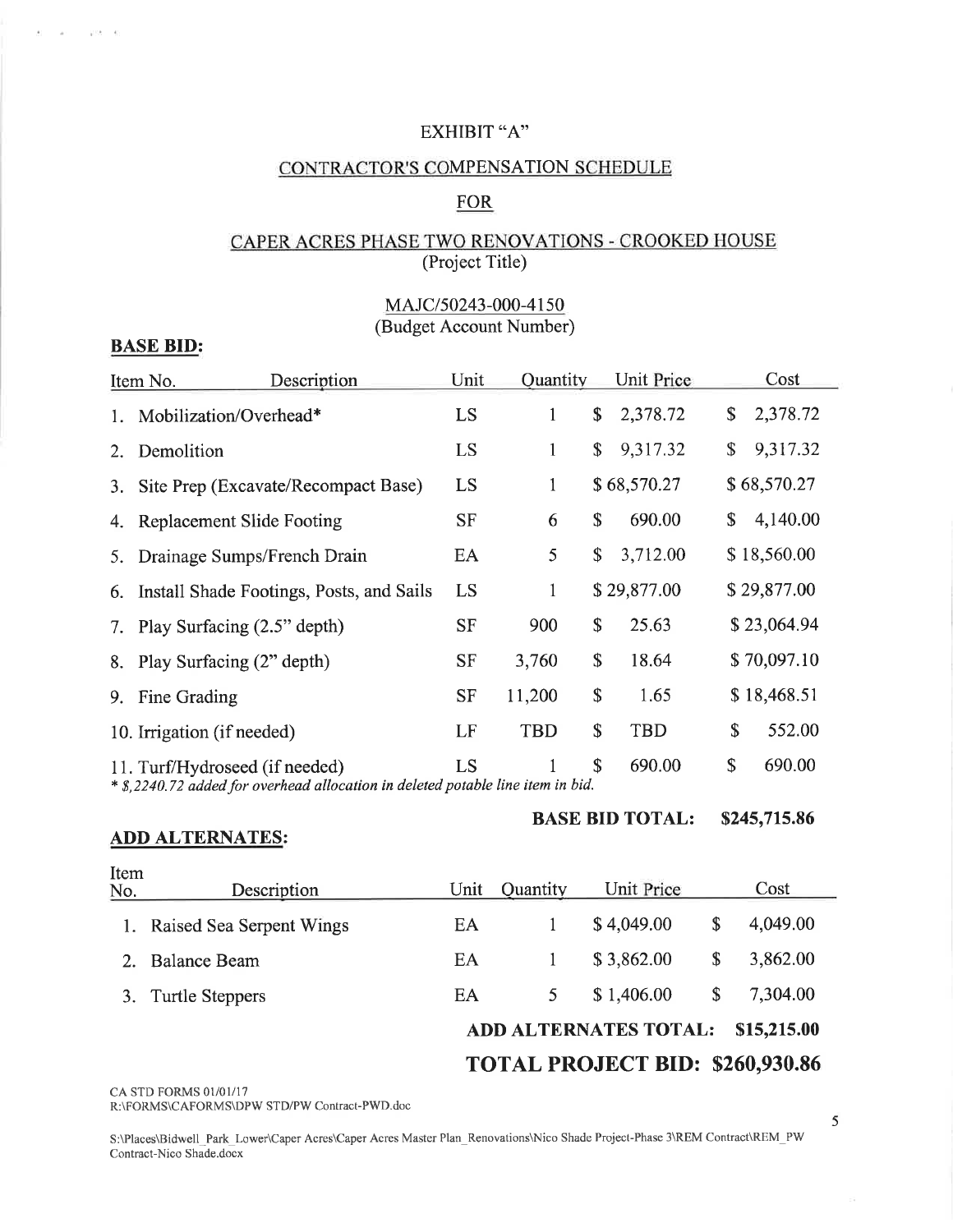### **APPROVED AS TO FORM:**

Kone a Bit

Vincent CEwing, City-Attorney\*<br>\*Pursuant to The Charter of the<br>City of Chico, Section 906(D)

**REVIEWED AS TO CONTENT:** 

Scott Dowell Administrative Services Director\*

\*Reviewed by Finance and Information Systems

APPROVED AS TO CONTENT:

Erik Gustafson, Public Works Director<br>Operations & Maintenance

CA STD FORMS 01/01/17 R:\FORMS\CAFORMS\DPW STD/PW Contract-PWD.doc